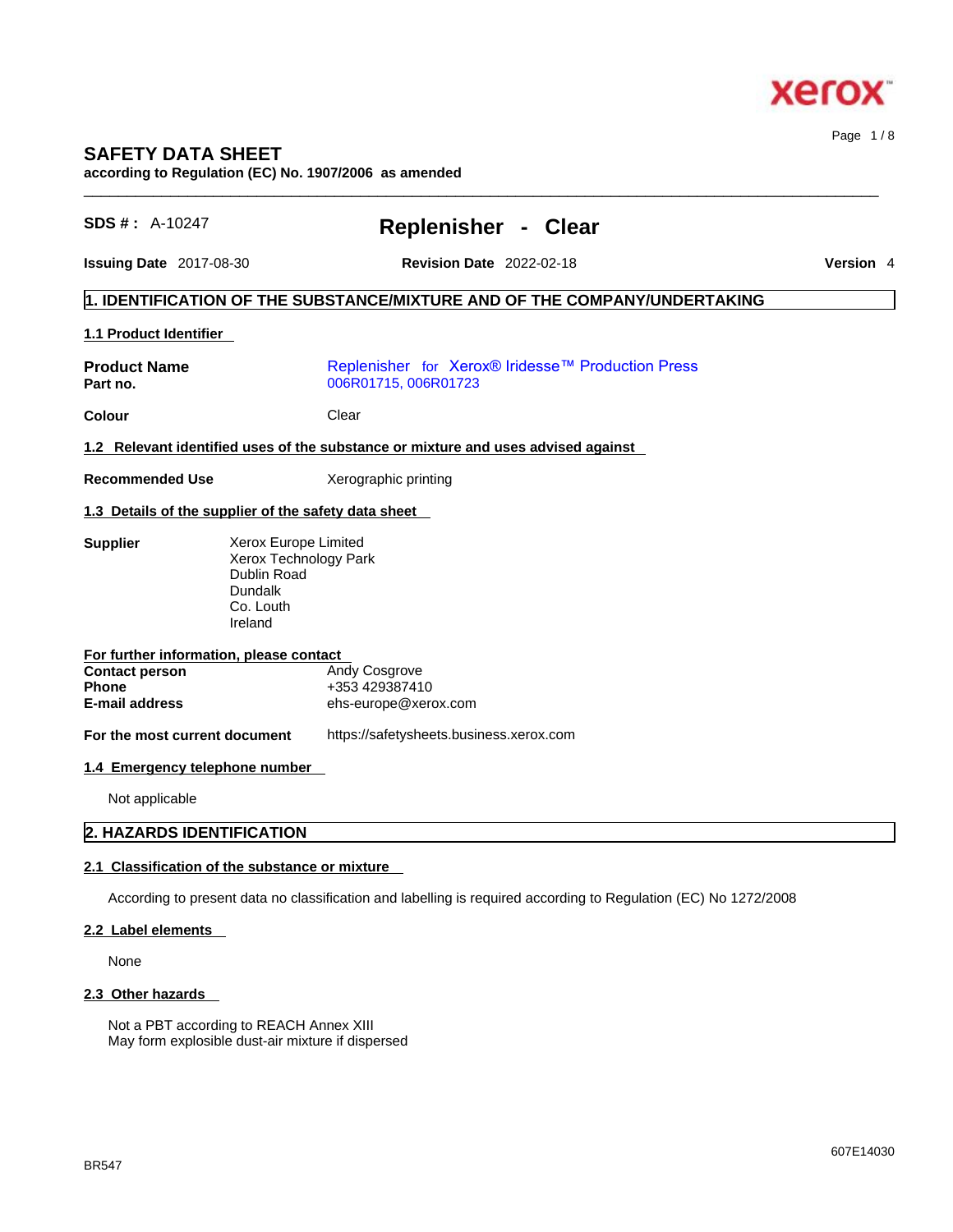Page 2 / 8

**xero** 

# **SDS # :** A-10247 **Replenisher - Clear**

 $\_$  ,  $\_$  ,  $\_$  ,  $\_$  ,  $\_$  ,  $\_$  ,  $\_$  ,  $\_$  ,  $\_$  ,  $\_$  ,  $\_$  ,  $\_$  ,  $\_$  ,  $\_$  ,  $\_$  ,  $\_$  ,  $\_$  ,  $\_$  ,  $\_$  ,  $\_$  ,  $\_$  ,  $\_$  ,  $\_$  ,  $\_$  ,  $\_$  ,  $\_$  ,  $\_$  ,  $\_$  ,  $\_$  ,  $\_$  ,  $\_$  ,  $\_$  ,  $\_$  ,  $\_$  ,  $\_$  ,  $\_$  ,  $\_$  ,

**Issuing Date** 2017-08-30 **Revision Date** 2022-02-18 **Version** 4

 $\_$  ,  $\_$  ,  $\_$  ,  $\_$  ,  $\_$  ,  $\_$  ,  $\_$  ,  $\_$  ,  $\_$  ,  $\_$  ,  $\_$  ,  $\_$  ,  $\_$  ,  $\_$  ,  $\_$  ,  $\_$  ,  $\_$  ,  $\_$  ,  $\_$  ,  $\_$  ,  $\_$  ,  $\_$  ,  $\_$  ,  $\_$  ,  $\_$  ,  $\_$  ,  $\_$  ,  $\_$  ,  $\_$  ,  $\_$  ,  $\_$  ,  $\_$  ,  $\_$  ,  $\_$  ,  $\_$  ,  $\_$  ,  $\_$  ,

### **3. COMPOSITION/INFORMATION ON INGREDIENTS**

#### **3.2 Mixtures**

| <b>Chemical Name</b>     | Weight % | <b>CAS No.</b> | <b>EC-No</b> | <b>Classification (Reg.)</b><br>1272/2008) | Hazard<br><b>Statements</b> | <b>REACH Registration</b><br><b>Number</b> |
|--------------------------|----------|----------------|--------------|--------------------------------------------|-----------------------------|--------------------------------------------|
| Resin                    | 60-80    | Proprietary    | Not listed   | $\sim$ $\sim$                              | $- -$                       | $\overline{\phantom{a}}$                   |
| Ceramic materials        | 15-20    | Proprietary    | Listed       | $- -$                                      | $- -$                       |                                            |
| Paraffin wax             | $<$ 10   | 8002-74-2      | 232-315-6    | $\sim$ $\sim$                              | $- -$                       |                                            |
| Silica (Surface Treated) |          | 68909-20-6     | 272-697-1    | STOT RE 2                                  | H373                        | $- -$                                      |
| Titanium dioxide         |          | 13463-67-7     | 236-675-5    | Carc (Inhal) 2                             | H <sub>351</sub>            | $\overline{\phantom{m}}$                   |
| Carbon black             |          | 1333-86-4      | 215-609-9    | $\sim$ $\sim$                              |                             | 01-2119384822-32-0065                      |

# **Full text of H- statements: see section 16**

**Note**

"--" indicates no classification or hazard statements apply.

Components marked as "Not Listed" are exempt from registration.

Where no REACH registration number is listed, it is considered confidential to the Only Representative.

### **4. FIRST AID MEASURES**

#### **4.1 Description of first aid measures**

| For external use only. When symptoms persist or in all cases of doubt seek medical advice.<br>Show this safety data sheet to the doctor in attendance. |  |
|--------------------------------------------------------------------------------------------------------------------------------------------------------|--|
| Immediately flush with plenty of water. After initial flushing, remove any contact lenses and                                                          |  |
| continue flushing for at least 15 minutes                                                                                                              |  |
| Wash skin with soap and water<br>Move to fresh air                                                                                                     |  |
|                                                                                                                                                        |  |
| Rinse mouth with water and afterwards drink plenty of water or milk                                                                                    |  |
| 4.2 Most important symptoms and effects, both acute and delayed                                                                                        |  |
|                                                                                                                                                        |  |
|                                                                                                                                                        |  |
| No known effect                                                                                                                                        |  |
| No known effect                                                                                                                                        |  |
| No known effect                                                                                                                                        |  |
| No known effect                                                                                                                                        |  |
|                                                                                                                                                        |  |
| No known effects under normal use conditions                                                                                                           |  |
| Overexposure may cause:                                                                                                                                |  |
| mild respiratory irritation similar to nuisance dust.                                                                                                  |  |
| 4.3 Indication of immediate medical attention and special treatment needed                                                                             |  |
| No special protective equipment required                                                                                                               |  |
| Treat symptomatically                                                                                                                                  |  |
|                                                                                                                                                        |  |

### **5. FIREFIGHTING MEASURES**

### **5.1 Extinguishing media**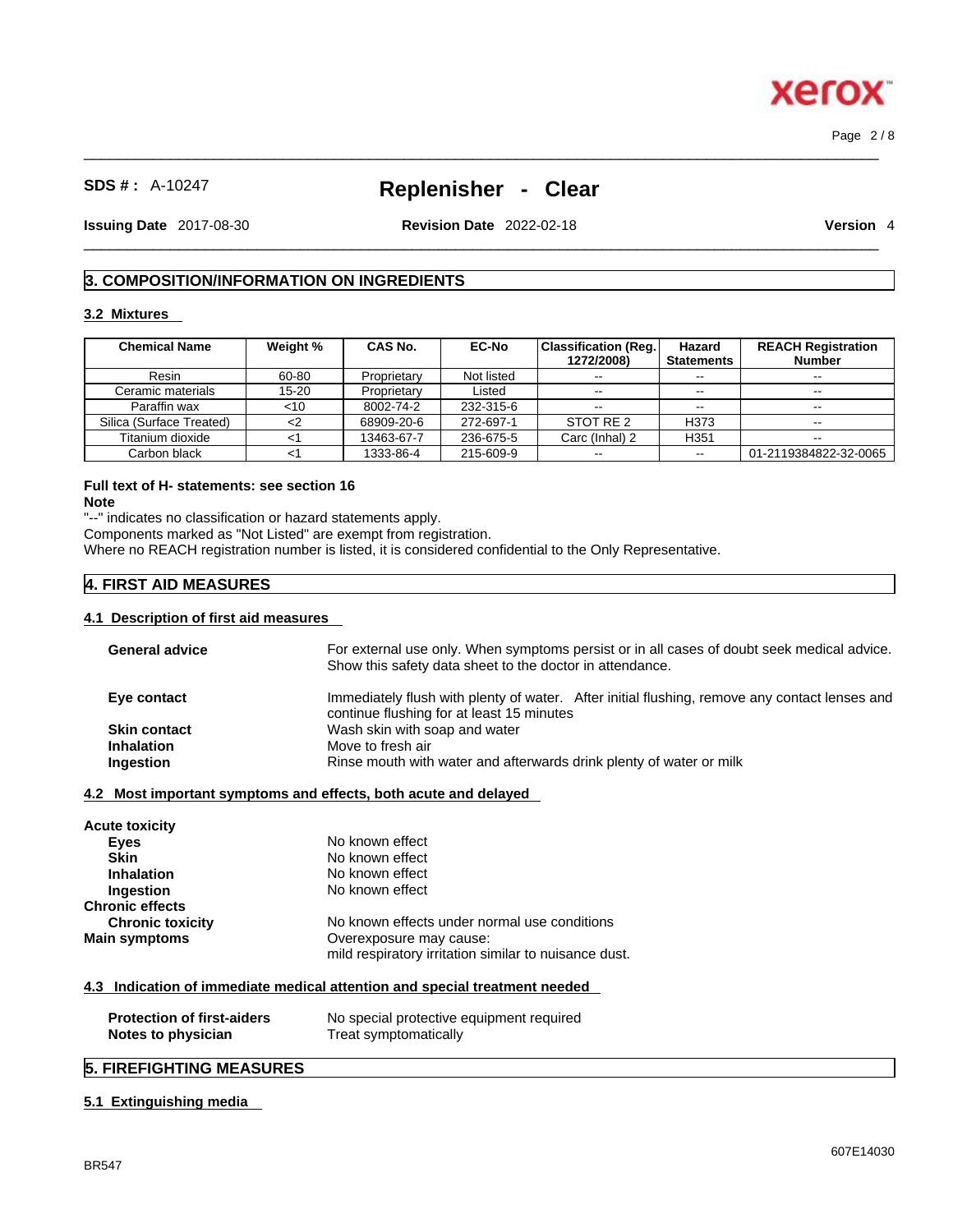# 607E14030

Page 3 / 8

xerc

**SDS # :** A-10247 **Replenisher - Clear**

 $\_$  ,  $\_$  ,  $\_$  ,  $\_$  ,  $\_$  ,  $\_$  ,  $\_$  ,  $\_$  ,  $\_$  ,  $\_$  ,  $\_$  ,  $\_$  ,  $\_$  ,  $\_$  ,  $\_$  ,  $\_$  ,  $\_$  ,  $\_$  ,  $\_$  ,  $\_$  ,  $\_$  ,  $\_$  ,  $\_$  ,  $\_$  ,  $\_$  ,  $\_$  ,  $\_$  ,  $\_$  ,  $\_$  ,  $\_$  ,  $\_$  ,  $\_$  ,  $\_$  ,  $\_$  ,  $\_$  ,  $\_$  ,  $\_$  ,

**Issuing Date** 2017-08-30 **Revision Date** 2022-02-18 **Version** 4

 $\_$  ,  $\_$  ,  $\_$  ,  $\_$  ,  $\_$  ,  $\_$  ,  $\_$  ,  $\_$  ,  $\_$  ,  $\_$  ,  $\_$  ,  $\_$  ,  $\_$  ,  $\_$  ,  $\_$  ,  $\_$  ,  $\_$  ,  $\_$  ,  $\_$  ,  $\_$  ,  $\_$  ,  $\_$  ,  $\_$  ,  $\_$  ,  $\_$  ,  $\_$  ,  $\_$  ,  $\_$  ,  $\_$  ,  $\_$  ,  $\_$  ,  $\_$  ,  $\_$  ,  $\_$  ,  $\_$  ,  $\_$  ,  $\_$  ,

**Suitable extinguishing media** Use water spray or fog; do not use straight streams, Foam

**Unsuitable extinguishing media** Do not use a solid water stream as it may scatterand spread fire

#### **5.2 Special hazards arising from the substance or mixture**

Fine dust dispersed in air, in sufficient concentrations, and in the presence of an ignition source is a potential dust explosion hazard

#### **Hazardous combustion products**

Hazardous decomposition products due to incomplete combustion. Carbon oxides Nitrogen oxides (NOx)

#### **5.3 Advice for fire-fighters**

In the event of fire and/or explosion do not breathe fumes. Wear fire/flame resistant/retardant clothing. Use self-contained pressure-demand breathing apparatus if needed to prevent exposure to smoke or airborne toxins. Wear self-contained breathing apparatus and protective suit.

#### **Other information**

| Flammability | Not flammable  |
|--------------|----------------|
| Flash point  | Not applicable |

#### **6. ACCIDENTAL RELEASE MEASURES**

#### **6.1 Personal precautions, protective equipment and emergency procedures**

Avoid breathing dust

#### **6.2 Environmental precautions**

Although toner is not an aquatic toxin, microplastics may be a physical hazard to aquatic life and should not be allowed to enter drains, sewers, or waterways

#### **6.3 Methods and material for containment and cleaning up**

| <b>Methods for containment</b> | Prevent dust cloud                                                                |
|--------------------------------|-----------------------------------------------------------------------------------|
| Methods for cleaning up        | Use a vacuum cleaner to remove excess, then wash with COLD water. Hot water fuses |
|                                | the toner making it difficult to remove                                           |

#### **6.4 Reference to other sections**

See section 12 for additional ecological information See Section 13 for additional information

### **7. HANDLING AND STORAGE**

#### **7.1 Precautions for safe handling**

Handle in accordance with good industrial hygiene and safety practice, Avoid dust accumulation in enclosed space, Prevent dust cloud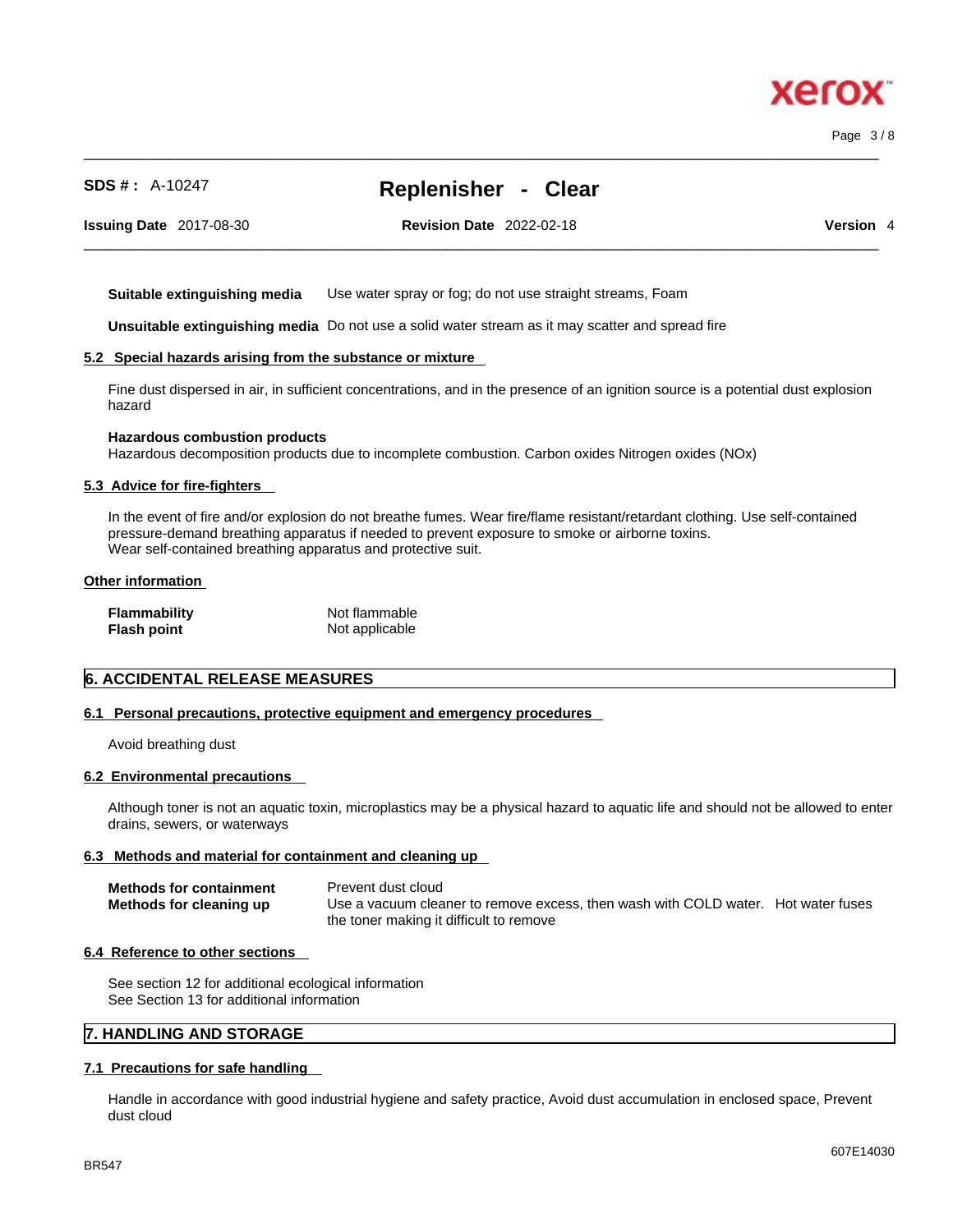**Xerox** 

Page 4 / 8

**SDS # :** A-10247 **Replenisher - Clear**

 $\_$  ,  $\_$  ,  $\_$  ,  $\_$  ,  $\_$  ,  $\_$  ,  $\_$  ,  $\_$  ,  $\_$  ,  $\_$  ,  $\_$  ,  $\_$  ,  $\_$  ,  $\_$  ,  $\_$  ,  $\_$  ,  $\_$  ,  $\_$  ,  $\_$  ,  $\_$  ,  $\_$  ,  $\_$  ,  $\_$  ,  $\_$  ,  $\_$  ,  $\_$  ,  $\_$  ,  $\_$  ,  $\_$  ,  $\_$  ,  $\_$  ,  $\_$  ,  $\_$  ,  $\_$  ,  $\_$  ,  $\_$  ,  $\_$  ,

**Issuing Date** 2017-08-30 **Revision Date** 2022-02-18 **Version** 4

 $\_$  ,  $\_$  ,  $\_$  ,  $\_$  ,  $\_$  ,  $\_$  ,  $\_$  ,  $\_$  ,  $\_$  ,  $\_$  ,  $\_$  ,  $\_$  ,  $\_$  ,  $\_$  ,  $\_$  ,  $\_$  ,  $\_$  ,  $\_$  ,  $\_$  ,  $\_$  ,  $\_$  ,  $\_$  ,  $\_$  ,  $\_$  ,  $\_$  ,  $\_$  ,  $\_$  ,  $\_$  ,  $\_$  ,  $\_$  ,  $\_$  ,  $\_$  ,  $\_$  ,  $\_$  ,  $\_$  ,  $\_$  ,  $\_$  ,

**Hygiene measures** None under normal use conditions

### **7.2 Conditions for safe storage, including any incompatibilities**

Keep container tightly closed in a dry and well-ventilated place, Store at room temperature

### **7.3 Specific end uses**

Xerographic printing

### **8. EXPOSURE CONTROLS/PERSONAL PROTECTION**

#### **8.1 Control parameters**

| <b>Xerox Exposure Limit</b><br><b>Xerox Exposure Limit</b>                                                                                  | 2.5 mg/m $3$ (total dust)<br>$0.4 \text{ mg/m}^3$ (respirable dust)                                                                                                                                          |
|---------------------------------------------------------------------------------------------------------------------------------------------|--------------------------------------------------------------------------------------------------------------------------------------------------------------------------------------------------------------|
| 8.2 Exposure controls                                                                                                                       |                                                                                                                                                                                                              |
| <b>Engineering measures</b>                                                                                                                 | None under normal use conditions                                                                                                                                                                             |
| Personal protective equipment                                                                                                               |                                                                                                                                                                                                              |
| <b>Eye/face protection</b><br><b>Hand protection</b><br>Skin and body protection<br><b>Respiratory protection</b><br><b>Thermal hazards</b> | No special protective equipment required<br>No special protective equipment required<br>No special protective equipment required<br>No special protective equipment required<br>None under normal processing |
| <b>Environmental Exposure Controls</b><br><b>Environmental Exposure</b><br><b>Controls</b>                                                  | Keep out of drains, sewers, ditches and waterways                                                                                                                                                            |
| 9. PHYSICAL AND CHEMICAL PROPERTIES                                                                                                         |                                                                                                                                                                                                              |

### **9.1 Information on basic physical and chemical properties**

| Appearance<br><b>Physical state</b><br>Colour                                       | Powder<br>Solid<br>Clear                          | Odour<br><b>Odour threshold</b><br>рH | Faint<br>Not applicable<br>Not applicable |
|-------------------------------------------------------------------------------------|---------------------------------------------------|---------------------------------------|-------------------------------------------|
| <b>Flash point</b>                                                                  | Not applicable                                    |                                       |                                           |
| <b>Melting / Freezing Point</b><br>Boiling point/boiling range<br>Softening point   | Not applicable<br>Not applicable<br>$49 - 60 °C$  | 120 - 140 $\degree$ F                 |                                           |
| <b>Evaporation rate</b><br><b>Flammability</b><br><b>Flammability Limits in Air</b> | Not applicable<br>Not flammable<br>Not applicable |                                       |                                           |
| <b>Explosive Limits</b>                                                             | No data available                                 |                                       |                                           |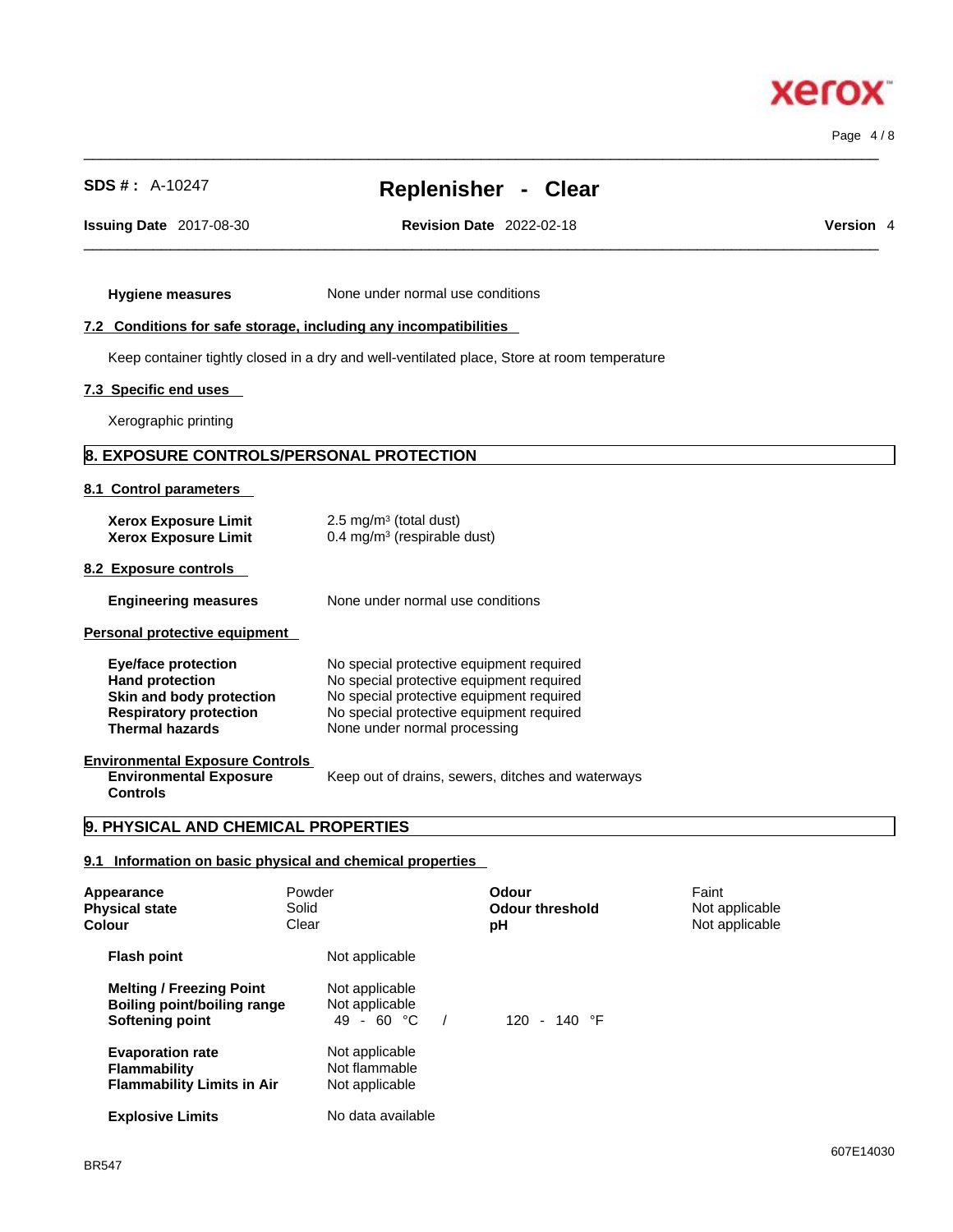#### Page 5 / 8

**Xero** 

# **SDS # :** A-10247 **Replenisher - Clear**

 $\_$  ,  $\_$  ,  $\_$  ,  $\_$  ,  $\_$  ,  $\_$  ,  $\_$  ,  $\_$  ,  $\_$  ,  $\_$  ,  $\_$  ,  $\_$  ,  $\_$  ,  $\_$  ,  $\_$  ,  $\_$  ,  $\_$  ,  $\_$  ,  $\_$  ,  $\_$  ,  $\_$  ,  $\_$  ,  $\_$  ,  $\_$  ,  $\_$  ,  $\_$  ,  $\_$  ,  $\_$  ,  $\_$  ,  $\_$  ,  $\_$  ,  $\_$  ,  $\_$  ,  $\_$  ,  $\_$  ,  $\_$  ,  $\_$  ,

**Issuing Date** 2017-08-30 **Revision Date** 2022-02-18 **Version** 4

 $\_$  ,  $\_$  ,  $\_$  ,  $\_$  ,  $\_$  ,  $\_$  ,  $\_$  ,  $\_$  ,  $\_$  ,  $\_$  ,  $\_$  ,  $\_$  ,  $\_$  ,  $\_$  ,  $\_$  ,  $\_$  ,  $\_$  ,  $\_$  ,  $\_$  ,  $\_$  ,  $\_$  ,  $\_$  ,  $\_$  ,  $\_$  ,  $\_$  ,  $\_$  ,  $\_$  ,  $\_$  ,  $\_$  ,  $\_$  ,  $\_$  ,  $\_$  ,  $\_$  ,  $\_$  ,  $\_$  ,  $\_$  ,  $\_$  ,

| Vapour pressure                  | Not applicable                                                                                                                              |
|----------------------------------|---------------------------------------------------------------------------------------------------------------------------------------------|
| Vapour density                   | Not applicable                                                                                                                              |
| <b>Specific gravity</b>          | 1 - 2                                                                                                                                       |
| <b>Water solubility</b>          | <b>Negligible</b>                                                                                                                           |
| <b>Partition coefficient</b>     | Not applicable                                                                                                                              |
| <b>Autoignition temperature</b>  | Not applicable                                                                                                                              |
| <b>Decomposition temperature</b> | Not determined                                                                                                                              |
| <b>Viscosity</b>                 | Not applicable                                                                                                                              |
| <b>Explosive properties</b>      | Fine dust dispersed in air, in sufficient concentrations, and in the presence of an ignition<br>source is a potential dust explosion hazard |
| <b>Oxidising properties</b>      | Not applicable                                                                                                                              |
|                                  |                                                                                                                                             |
|                                  |                                                                                                                                             |

#### **9.2 Other information**

None

## **10. STABILITY AND REACTIVITY**

#### **10.1 Reactivity**

No dangerous reaction known under conditions of normal use

#### **10.2 Chemical stability**

Stable under normal conditions

#### **10.3 Possibility of hazardous reactions**

| <b>Hazardous reactions</b> | None under normal processing            |
|----------------------------|-----------------------------------------|
| Hazardous polymerisation   | Hazardous polymerisation does not occur |

#### **10.4 Conditions to avoid**

Prevent dust cloud, Fine dust dispersed in air, in sufficient concentrations, and in the presence of an ignition source is a potential dust explosion hazard

#### **10.5 Incompatible Materials**

None

#### **10.6 Hazardous decomposition products**

None under normal use

## **11. TOXICOLOGICAL INFORMATION**

*The toxicity data noted below is based on the test results of similar reprographic materials.* 

## **11.1 Information on toxicological effects**

### **Acute toxicity**

*Product Information* .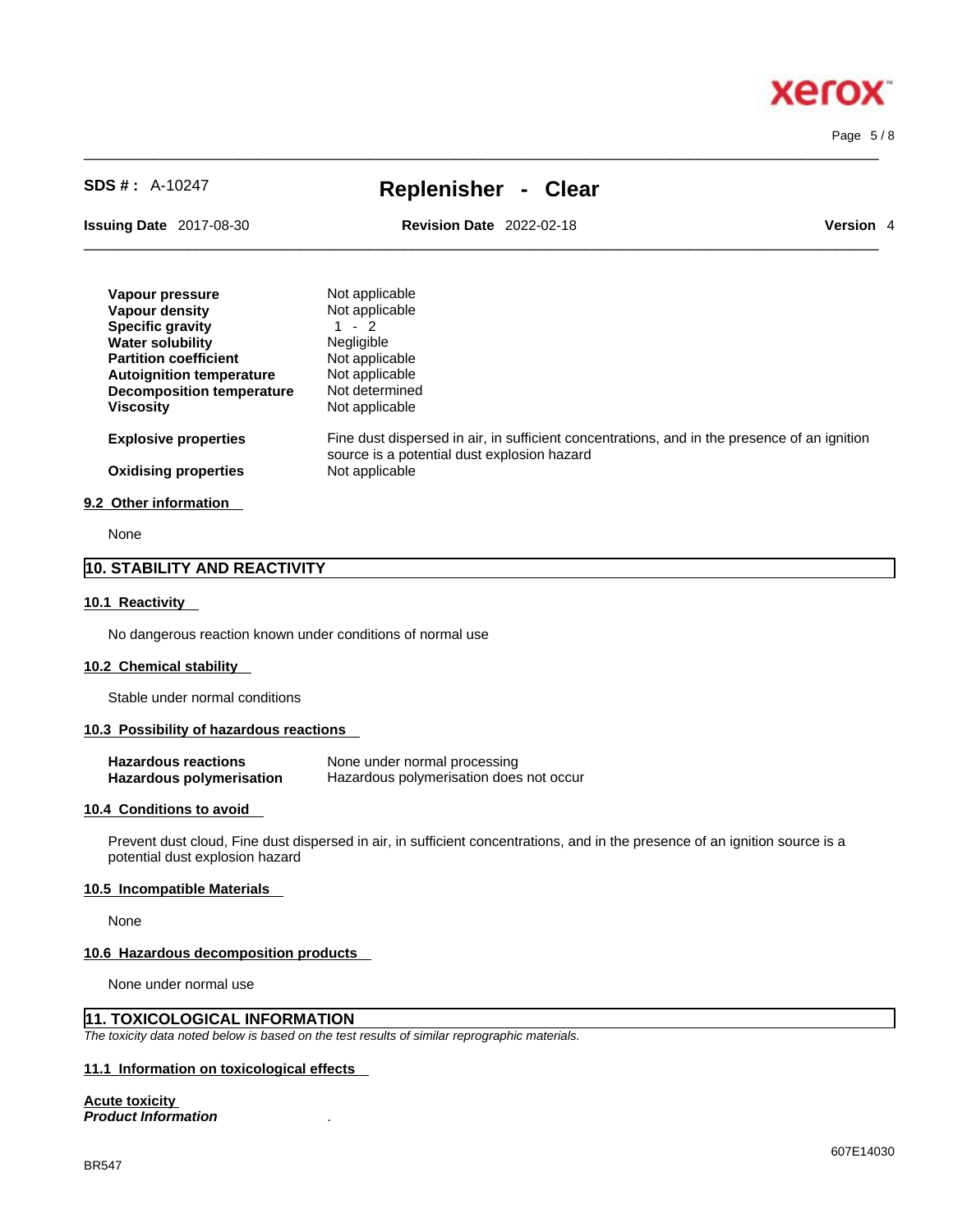Page 6 / 8

**Xerox** 

| <b>SDS #: A-10247</b>                                                                                                   | <b>Replenisher - Clear</b>                                                                                                                                                                                                                                                                                                                                                                                                                                                                                                                                                                                                                                                                                                                                                                                                                                                                                                                                                                                                                                                                                                                                                                                                                                                                                                                                                                                                                                                                                                                                        |
|-------------------------------------------------------------------------------------------------------------------------|-------------------------------------------------------------------------------------------------------------------------------------------------------------------------------------------------------------------------------------------------------------------------------------------------------------------------------------------------------------------------------------------------------------------------------------------------------------------------------------------------------------------------------------------------------------------------------------------------------------------------------------------------------------------------------------------------------------------------------------------------------------------------------------------------------------------------------------------------------------------------------------------------------------------------------------------------------------------------------------------------------------------------------------------------------------------------------------------------------------------------------------------------------------------------------------------------------------------------------------------------------------------------------------------------------------------------------------------------------------------------------------------------------------------------------------------------------------------------------------------------------------------------------------------------------------------|
| <b>Issuing Date 2017-08-30</b>                                                                                          | <b>Revision Date 2022-02-18</b><br>Version 4                                                                                                                                                                                                                                                                                                                                                                                                                                                                                                                                                                                                                                                                                                                                                                                                                                                                                                                                                                                                                                                                                                                                                                                                                                                                                                                                                                                                                                                                                                                      |
| <b>Irritation</b><br>Oral LD50<br><b>Dermal LD50</b><br><b>LC50 Inhalation</b>                                          | No skin irritation, No eye irritation<br>$> 5$ g/kg (rat)<br>$> 5$ g/kg (rabbit)<br>$> 5$ mg/L (rat, 4 hr)                                                                                                                                                                                                                                                                                                                                                                                                                                                                                                                                                                                                                                                                                                                                                                                                                                                                                                                                                                                                                                                                                                                                                                                                                                                                                                                                                                                                                                                        |
| <b>Chronic toxicity</b><br>Product Information<br><b>Chronic effects</b><br>Carcinogenicity<br><b>Other information</b> | No known effects under normal use conditions<br>See "Other Information" in this section.<br>The IARC (International Agency for Research on Cancer) has listed carbon black as<br>"possibly carcinogenic to humans". However, Xerox has concluded that the presence of<br>carbon black in this mixture does not present a health hazard. The IARC classification is<br>based on studies evaluating pure, "free" carbon black. In contrast, toner is a formulation<br>composed of specially prepared polymer and a small amount of carbon black (or other<br>pigment). In the process of making toner, the small amount of carbon black becomes<br>encapsulated within a matrix. Xeroxhas performed extensive testing of toner, including a<br>chronic bioassay (test for potential carcinogenicity). Exposure to toner did not produce<br>evidence of cancer in exposed animals. The results were submitted to regulatory agencies<br>and published extensively.<br>The IARC (International Agency for Research on Cancer) has listed titanium dioxide as<br>"possibly carcinogenic to humans". However, Xerox has concluded that the presence of<br>titanium dioxide in this mixture does not present a health hazard. The IARC classification<br>is based on studies in rats using high concentrations of pure, unbound TiO2 particles of<br>respirable size. Epidemiological studies do not suggest a carcinogenic effects in humans.<br>In addition, the titanium dioxide in this mixture is encapsulated in a matrix or bound to the<br>surface of the toner. |
| Other toxic effects<br>Product Information<br><b>Sensitisation</b><br><b>Mutagenic effects</b>                          | No sensitisation responses were observed<br>Not mutagenic in AMES Test                                                                                                                                                                                                                                                                                                                                                                                                                                                                                                                                                                                                                                                                                                                                                                                                                                                                                                                                                                                                                                                                                                                                                                                                                                                                                                                                                                                                                                                                                            |
| <b>Reproductive toxicity</b><br><b>Target organ effects</b>                                                             | This product does not contain any known or suspected reproductive hazards<br>None known                                                                                                                                                                                                                                                                                                                                                                                                                                                                                                                                                                                                                                                                                                                                                                                                                                                                                                                                                                                                                                                                                                                                                                                                                                                                                                                                                                                                                                                                           |
| Other adverse effects                                                                                                   | None known                                                                                                                                                                                                                                                                                                                                                                                                                                                                                                                                                                                                                                                                                                                                                                                                                                                                                                                                                                                                                                                                                                                                                                                                                                                                                                                                                                                                                                                                                                                                                        |
| <b>Aspiration Hazard</b>                                                                                                | Not applicable                                                                                                                                                                                                                                                                                                                                                                                                                                                                                                                                                                                                                                                                                                                                                                                                                                                                                                                                                                                                                                                                                                                                                                                                                                                                                                                                                                                                                                                                                                                                                    |

 $\_$  ,  $\_$  ,  $\_$  ,  $\_$  ,  $\_$  ,  $\_$  ,  $\_$  ,  $\_$  ,  $\_$  ,  $\_$  ,  $\_$  ,  $\_$  ,  $\_$  ,  $\_$  ,  $\_$  ,  $\_$  ,  $\_$  ,  $\_$  ,  $\_$  ,  $\_$  ,  $\_$  ,  $\_$  ,  $\_$  ,  $\_$  ,  $\_$  ,  $\_$  ,  $\_$  ,  $\_$  ,  $\_$  ,  $\_$  ,  $\_$  ,  $\_$  ,  $\_$  ,  $\_$  ,  $\_$  ,  $\_$  ,  $\_$  ,

11.2 Information on other hazards

**Endocrine disrupting properties** This product does not contain any known or suspected endocrine disruptors

### **12. ECOLOGICAL INFORMATION**

### **12.1 Toxicity**

On available data, the mixture / preparation is not harmful to aquatic life

### **12.2 Persistence and degradability**

Not readily biodegradable

#### **12.3 Bioaccumulative potential**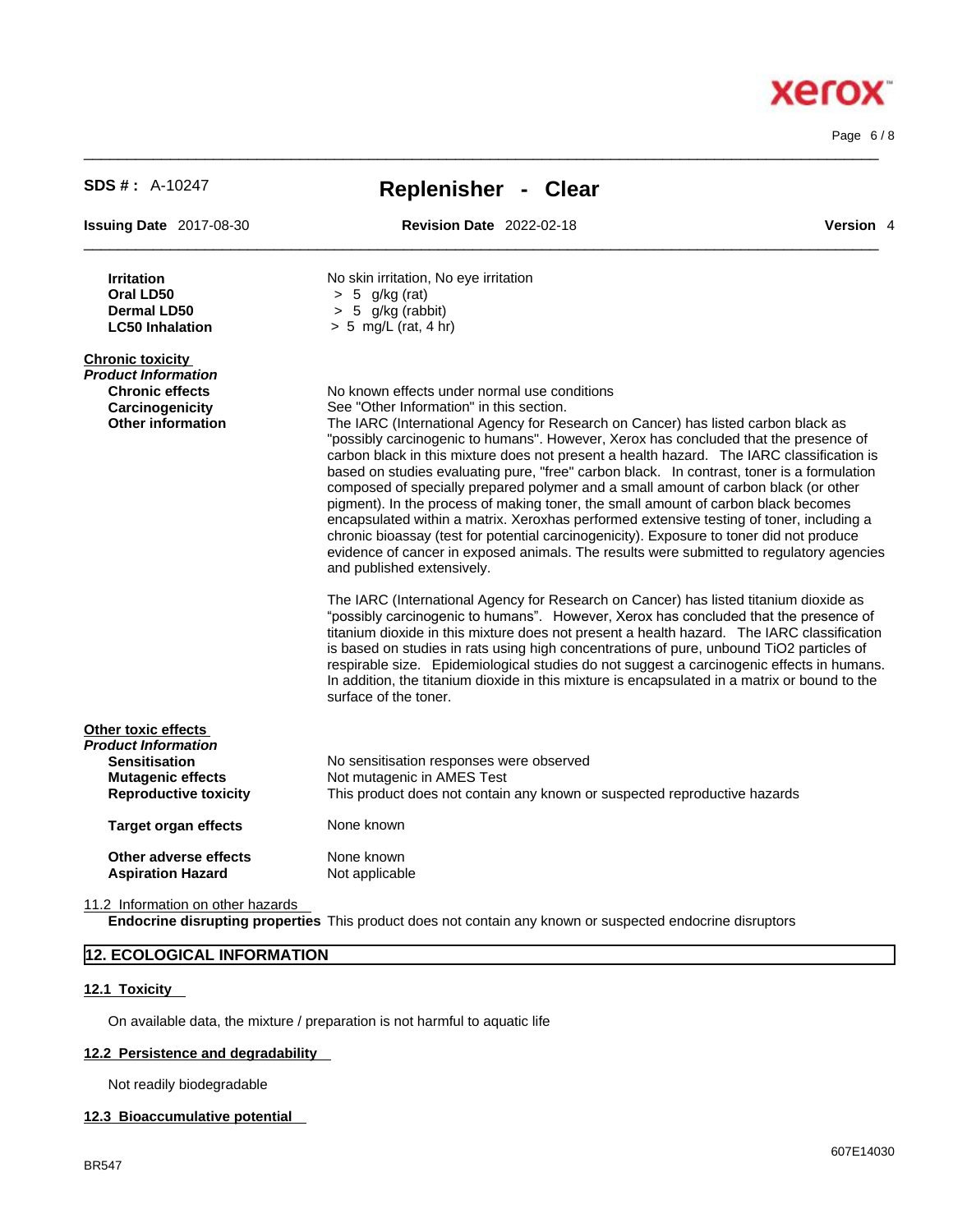Page 7 / 8

xero

# **SDS # :** A-10247 **Replenisher - Clear**

 $\_$  ,  $\_$  ,  $\_$  ,  $\_$  ,  $\_$  ,  $\_$  ,  $\_$  ,  $\_$  ,  $\_$  ,  $\_$  ,  $\_$  ,  $\_$  ,  $\_$  ,  $\_$  ,  $\_$  ,  $\_$  ,  $\_$  ,  $\_$  ,  $\_$  ,  $\_$  ,  $\_$  ,  $\_$  ,  $\_$  ,  $\_$  ,  $\_$  ,  $\_$  ,  $\_$  ,  $\_$  ,  $\_$  ,  $\_$  ,  $\_$  ,  $\_$  ,  $\_$  ,  $\_$  ,  $\_$  ,  $\_$  ,  $\_$  , **Issuing Date** 2017-08-30 **Revision Date** 2022-02-18 **Version** 4

 $\_$  ,  $\_$  ,  $\_$  ,  $\_$  ,  $\_$  ,  $\_$  ,  $\_$  ,  $\_$  ,  $\_$  ,  $\_$  ,  $\_$  ,  $\_$  ,  $\_$  ,  $\_$  ,  $\_$  ,  $\_$  ,  $\_$  ,  $\_$  ,  $\_$  ,  $\_$  ,  $\_$  ,  $\_$  ,  $\_$  ,  $\_$  ,  $\_$  ,  $\_$  ,  $\_$  ,  $\_$  ,  $\_$  ,  $\_$  ,  $\_$  ,  $\_$  ,  $\_$  ,  $\_$  ,  $\_$  ,  $\_$  ,  $\_$  ,

Bioaccumulation is unlikely

#### **12.4 Mobility in soil**

Insoluble in water

#### **12.5 Results of PBT and vPvB assessment**

Not a PBT according to REACH Annex XIII

### **12.6 Endocrine disrupting properties**

The environmental impact of this product has not been fully investigated However, this preparation is not expected to present significant adverse environmental effects.

#### **12.7 Other adverse effects**

Although toner is not an aquatic toxin, microplastics may be a physical hazard to aquatic life and should not be allowed to enter drains, sewers, or waterways.

| <b>13. DISPOSAL CONSIDERATIONS</b> |  |
|------------------------------------|--|
|------------------------------------|--|

### **13.1 Waste treatment methods**

| <b>Waste Disposal Method</b>  | Can be landfilled or incinerated, when in compliance with local regulations<br>If incineration is to be carried out, care must be exercised to prevent dust clouds forming. |
|-------------------------------|-----------------------------------------------------------------------------------------------------------------------------------------------------------------------------|
| <b>EWC Waste Disposal No.</b> | 08 03 18                                                                                                                                                                    |
| <b>Other information</b>      | Although toner is not an aquatic toxin, microplastics may be a physical hazard to aquatic life<br>and should not be allowed to enter drains, sewers, or waterways.          |

### **14. TRANSPORT INFORMATION**

#### **14.1 UN/ID No**

Not regulated

#### **14.2 Proper shipping name**

Not regulated

#### **14.3 Transport hazard class(es)**

Not classified

### **14.4 Packing Group**

Not applicable

#### **14.5 Environmental hazards**